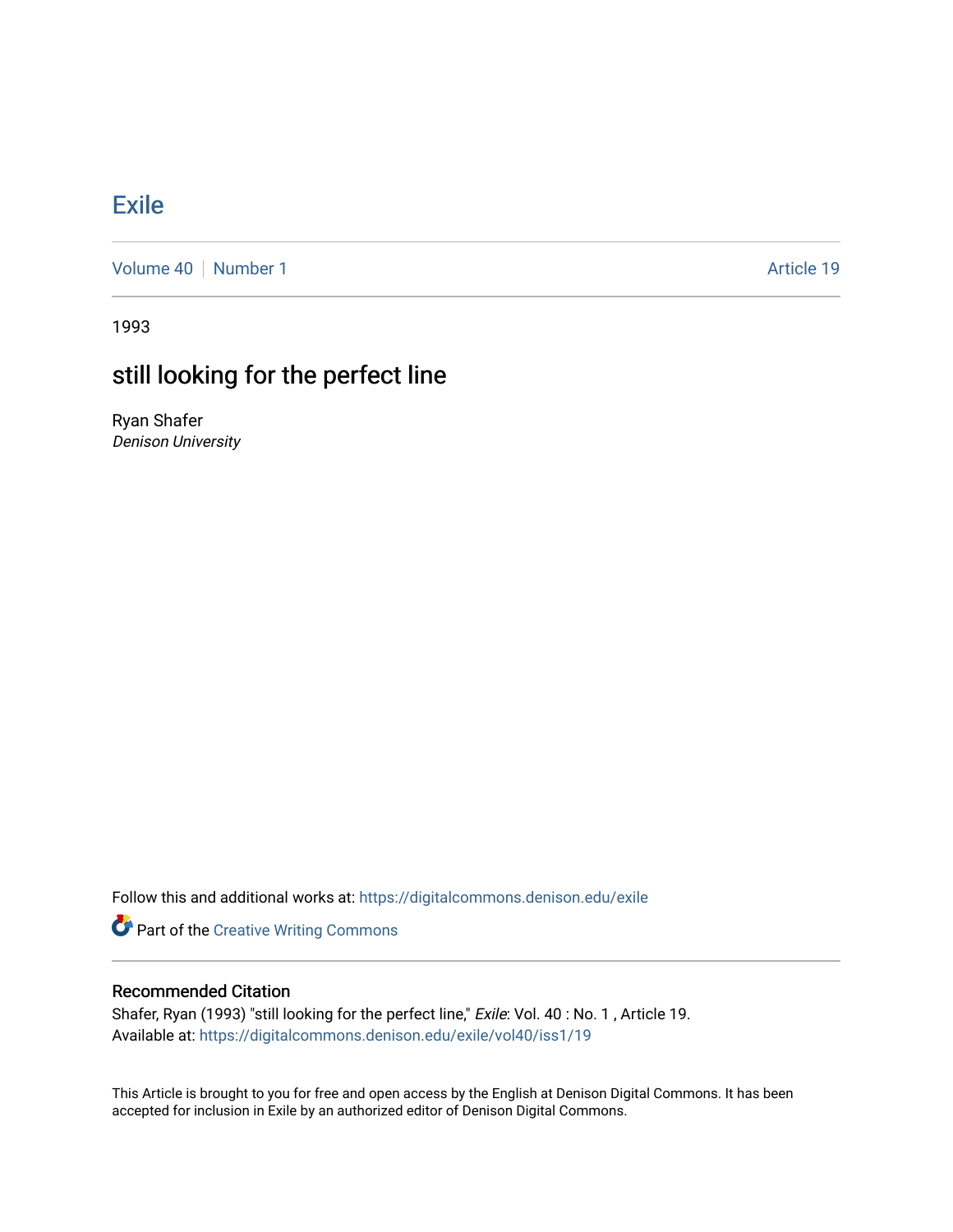### **still looking for the perfect line (for jennifer)**

Throwing chemical praises to the aching night eye and the clammy legs that spawn.

Staring at a green penny on the road: closing in the dark to pick it up and clamping down for a taste of the luck often held, or loved, or had.

Now Old Precision begs for another reason not to open the door for Joy: he cries, and paints his room with concepts from the grit of cold copper,

then lies bitter on the film of morning tongue.

The spinning coin is cast into the twilight, winks, but invites no report of Fortune or ever finding home.

#### II

The carmine blaze of the rising sun rolls red and stretches like a phoenix egg, searing the disquiet capacitie that lie face down on the empty field of mind.

The contorted sleepers The crazed, summer burning-

She talked about a glass dragonfly that can darn your ear to your head, darting up from a numb, blue haze